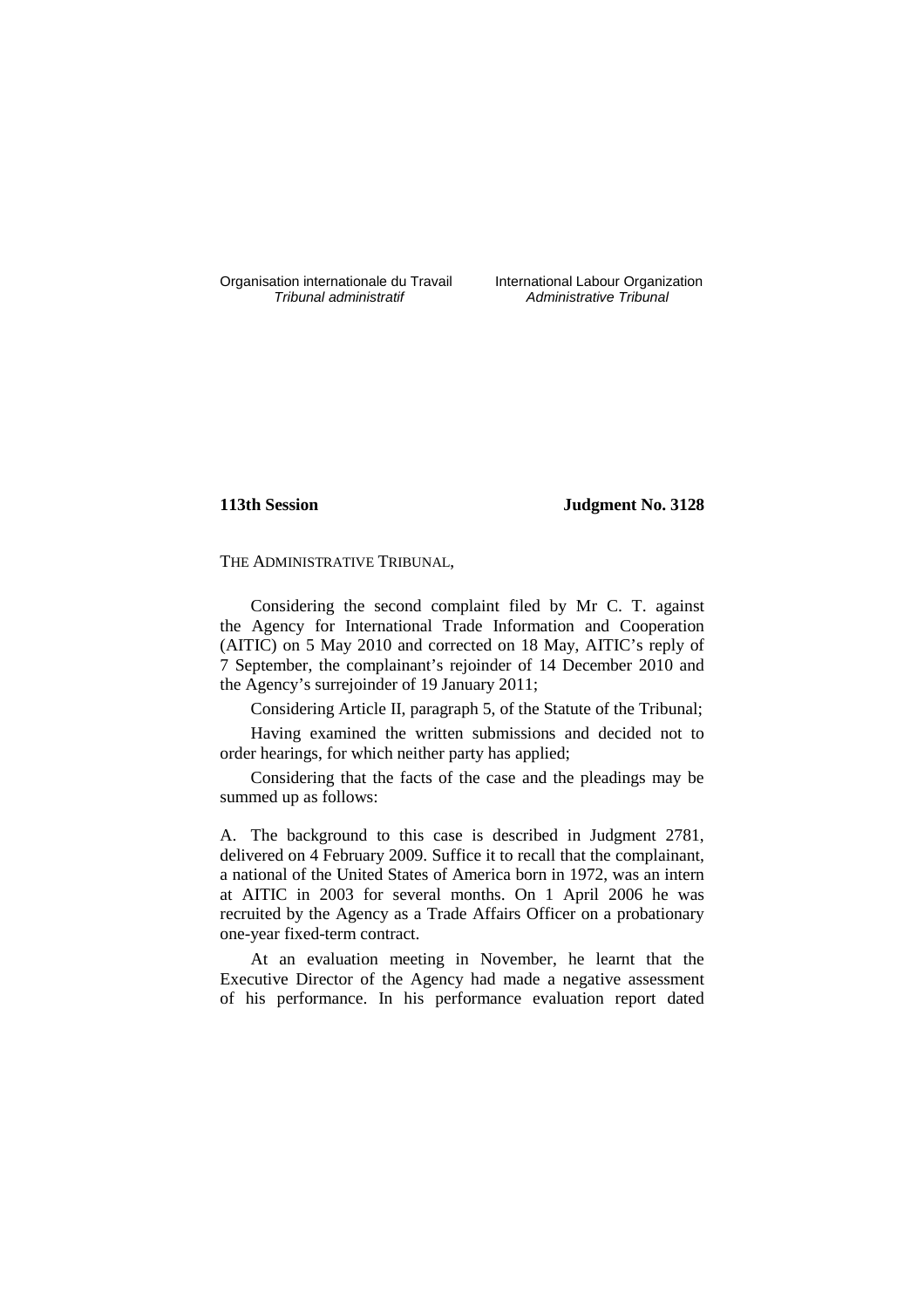17 October 2006, the Executive Director wrote that "[the complainant] will need to make a very special effort in the few months that are left of his contract".

The report was signed on 14 December 2006 by the complainant and the Executive Director, who informed him in writing that same day that his contract would not be renewed when it expired on 31 March 2007. The reasons given for the decision were not only the restructuring in progress at the Agency following the departure of a senior employee, but also the fact that the complainant's analytical skills "would be better appreciated and used in a research organisation".

In June 2007 the complainant lodged an appeal with the Executive Board, challenging the decision not to renew his contract. His appeal was dismissed as irreceivable and he then filed his first complaint with the Tribunal. In Judgment 2781 the Tribunal set aside the decision to reject the complainant's appeal and remitted the matter to the Agency for a decision on the merits of his appeal.

Further to that judgment, the Executive Board examined the complainant's appeal and decided on 19 January 2010, without providing any specific reasons, to reject it. The Agency notified the complainant by a letter dated 29 January 2010 that, at its eleventh meeting held on 26 January, the Executive Board had rejected his appeal "[o]n the basis of the information and guidance available to the [...] Board from the former Executive Director". That is the impugned decision.

B. The complainant submits that the performance evaluation on which the non-renewal of his contract is based was not carried out in accordance with the applicable provisions, namely the terms of his employment contract and the relevant provisions of the AITIC Staff Regulations. He argues that the impugned decision contravenes the case law concerning the right to a hearing and the right to reasonable notice in the framework of performance appraisals, that it contains numerous incorrect statements and that it is tainted with bias on the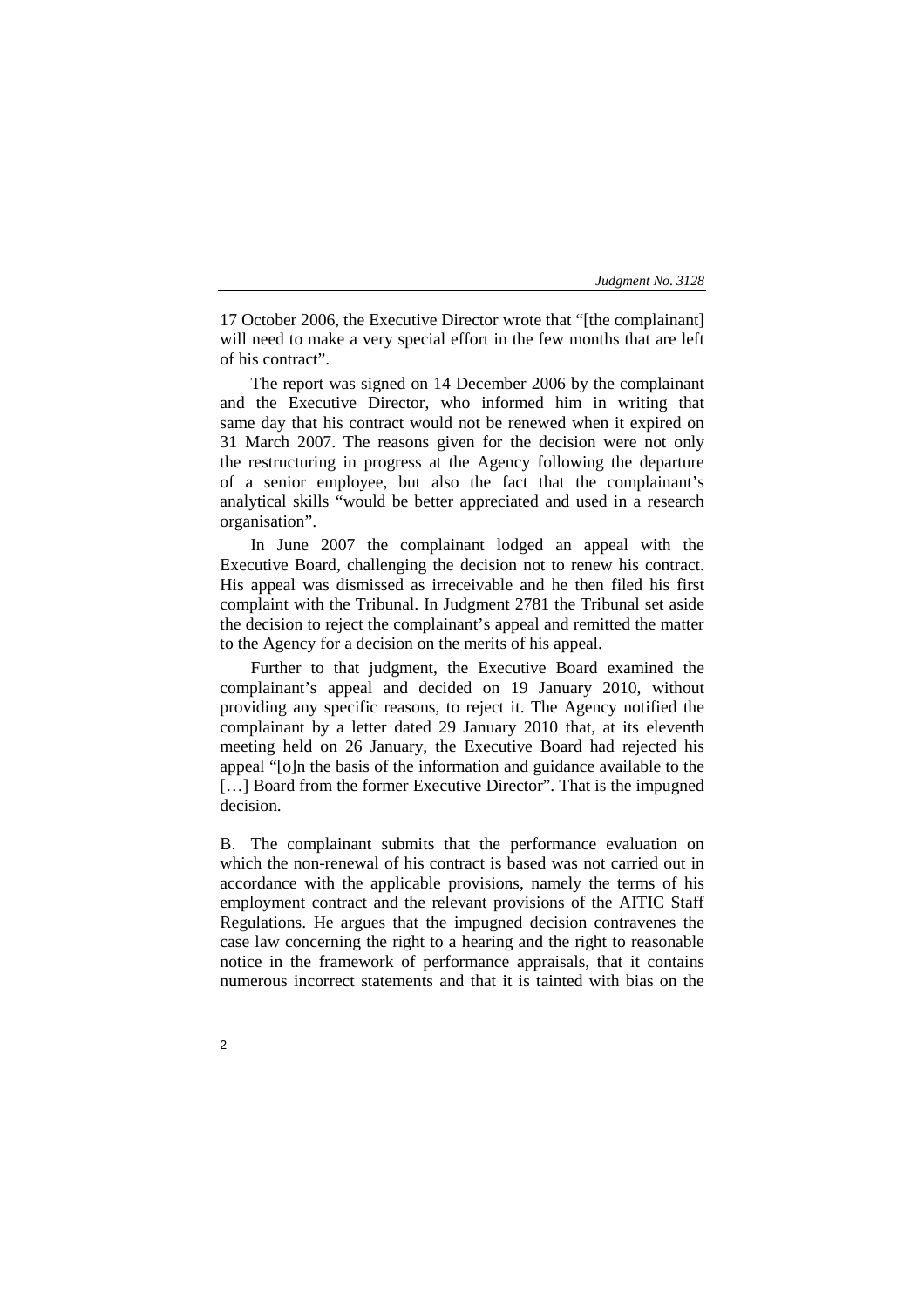part of AITIC's Executive Director. In his view, the last sentence of the evaluation report stating that he "will need to make a very special effort in the few months that are left of his contract" illustrates the fact that the then Executive Director had already taken the decision not to renew his appointment in November 2006. He also contends that the non-renewal decision was abusive inasmuch as it was based on false reasons, the negative evaluation only constituting a "pretext". In this connection he points out, inter alia, that there is a contradiction between the reasons mentioned in the Executive Director's letter of 14 December 2006 and the content of his performance evaluation report dated 17 October 2006.

The complainant asks the Tribunal to set aside the impugned decision, to declare the evaluation report unlawful and order its withdrawal, to set aside the decision not to renew his contract and order his reinstatement, and to order any additional investigation for the purpose of establishing the pertinent facts. He claims compensation for loss of earnings from the date of separation until the date of reinstatement, 50,000 Swiss francs in moral damages and 15,000 francs in costs. Subsidiarily, in the event that his claim for reinstatement is denied, he maintains his other claims but seeks a different amount for loss of earnings.

C. The Agency submits that the complainant's contract expired lawfully in accordance with its terms and that he was given reasonable notice thereof. AITIC points out that neither the complainant's contract, nor the Staff Regulations, contain provisions on a possible extension of a contract. On the contrary, the applicable Staff Regulations provide that in cases of expiration of fixed-term contracts, the staff member concerned shall be given notice and the expiration shall not give rise to the payment of an indemnity. The complainant's contract also stipulates that the notice period for the non-renewal of a fixed-term contract is two months. As per its terms and conditions, the complainant's fixed-term contract ended on 31 March 2007 and he was informed thereof on 14 December 2006, some three and a half months earlier. He was therefore given reasonable notice.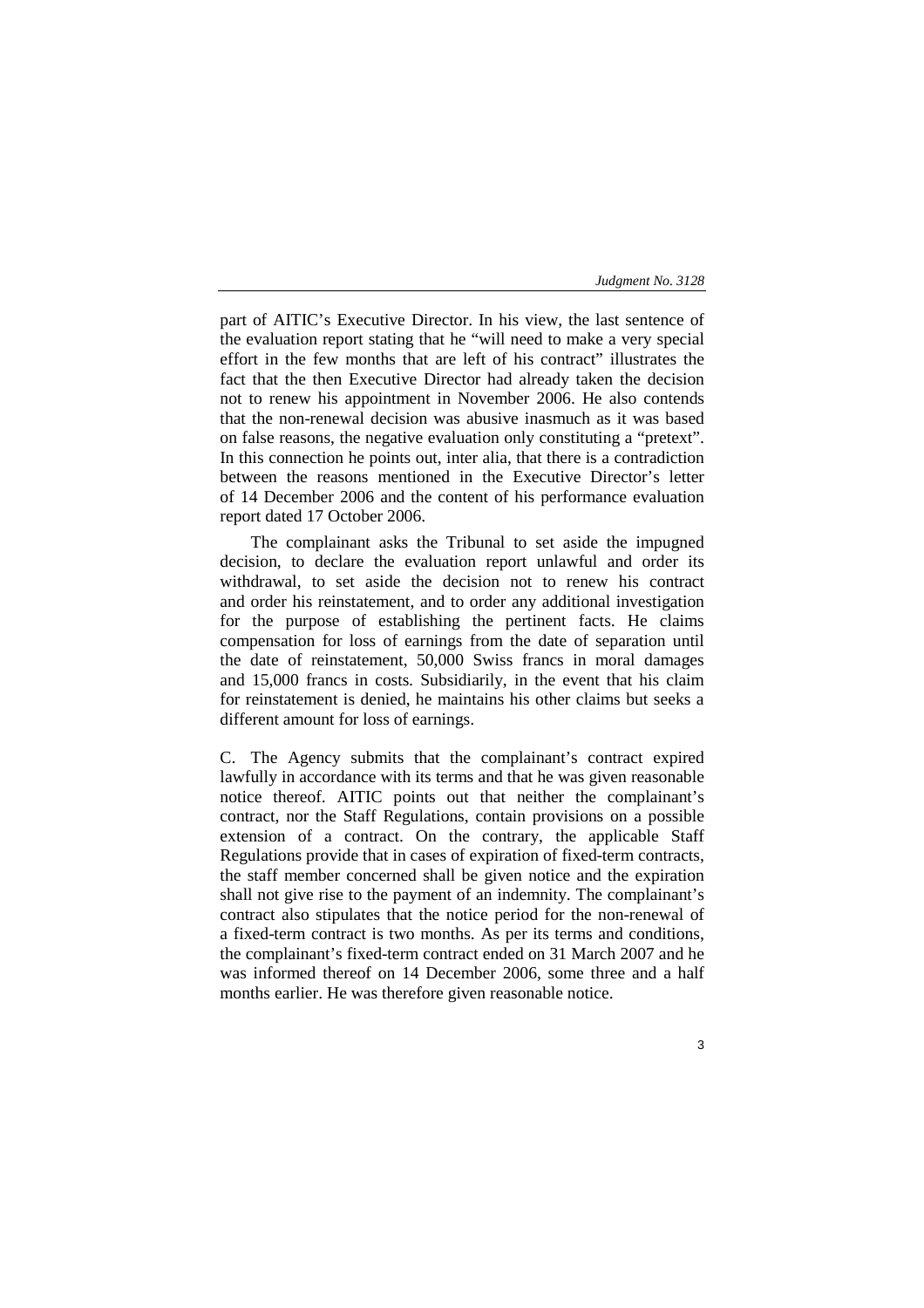The Agency underlines that the evaluation was signed by both parties on 14 December 2006 and that the complainant confirmed in that document that he had discussed the evaluation with the Executive Director and had received a copy of it. It argues that it was clear from the assessment made by the Executive Director that the complainant's performance was below the level expected by AITIC, that the decision not to extend or renew his contract was clear enough and that it did allow him to understand why his contract was not being renewed. Contrary to the complainant's assertions, there was nothing personal about the decision not to renew his contract, which stemmed only from the poor level of his work, as evidenced by the many criticisms contained in his 2006 performance evaluation report.

Lastly, AITIC asserts that the decision not to renew the complainant's contract was taken by the competent authority and that it complied with the Staff Regulations. It emphasises that, in such cases, the Tribunal will not substitute its own judgement for the assessment made by the Agency.

D. In his rejoinder the complainant presses his pleas. He alleges that the Executive Director had promised him a two-year fixed-term contract and that he therefore had a legitimate expectation of obtaining a renewal of the one-year contract he had signed. Further, he objects to the defendant's "truncated reading" of Article 18 of the Staff Regulations as well as its presentation of the facts. He contends that the review conducted by the Executive Board occurred only on the basis of information provided by the Executive Director, who had told the Board that he was likely to "give up" if his internal appeal was rejected and that accepting his appeal would cost the Agency over 300,000 Swiss francs. In his view, because of the manner in which the Executive Director presented the case to the Executive Board, the Board failed to address the merits of the case and instead focused only on the financial implications of his appeal. According to the complainant, both the Executive Director and the Executive Board committed an abuse of authority in dealing with this case.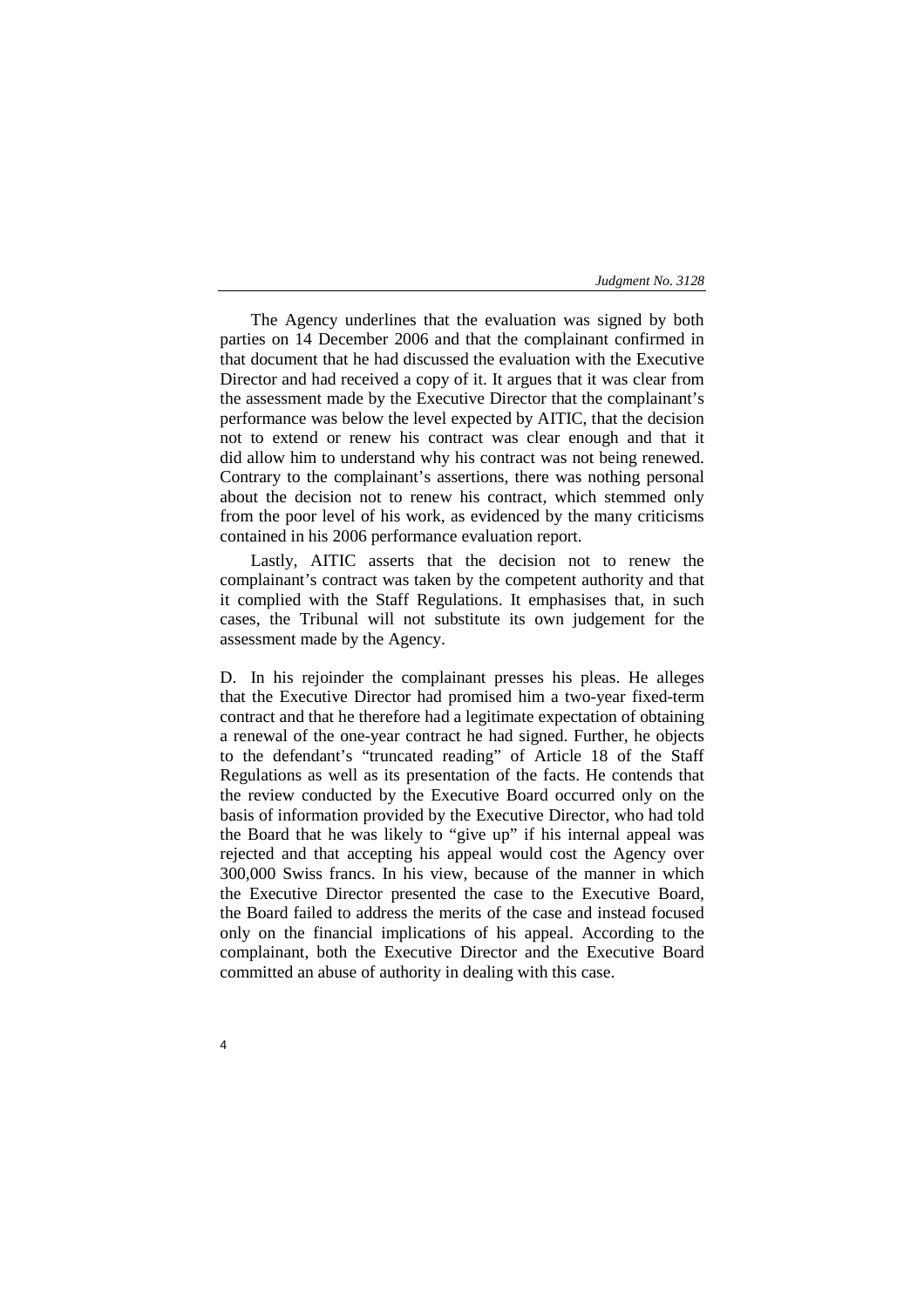E. In its surrejoinder the Agency maintains its position in full. It denies that any promise of extension was ever made to the complainant and points out that he has produced no evidence to support his assertion. AITIC reiterates that the decision not to renew his contract was neither abusive, nor tainted with procedural irregularities, but that it was based only on the poor quality of his work.

# CONSIDERATIONS

1. The complainant joined AITIC as a Trade Affairs Officer on 1 April 2006. His contract was for a fixed-term of 12 months. Pursuant to Staff Regulation 18 "[a]ll initial contracts [are] for a probationary fixed term of at least one year". On 14 December 2006 the Executive Director completed the complainant's performance evaluation report in which she stated that he had "found difficulties in adapting to AITIC, and his learning process ha[d] been slow, both administratively as well as substantively". She also reported that his drafting was not satisfactory and concluded that "after eight months [...] [he] ha[d] not been very successful in adapting to the institutional requirements, as well as the operational and substantive priorities and style of the Agency". On the same day the Executive Director informed the complainant that his contract would not be renewed on its expiry on 31 March 2007. The reasons then given for that decision were that the complainant was better suited to a research organisation and, additionally, that there would be a restructuring following the departure of a senior staff member.

2. An appeal to the Executive Board of AITIC with respect to the complainant's performance evaluation report and the decision not to renew his contract was initially rejected as time-barred. Following a complaint to the Tribunal and delivery of Judgment 2781, the appeal was considered and rejected by the Board on 19 January 2010. The complainant impugns that decision which was communicated to him on 29 January.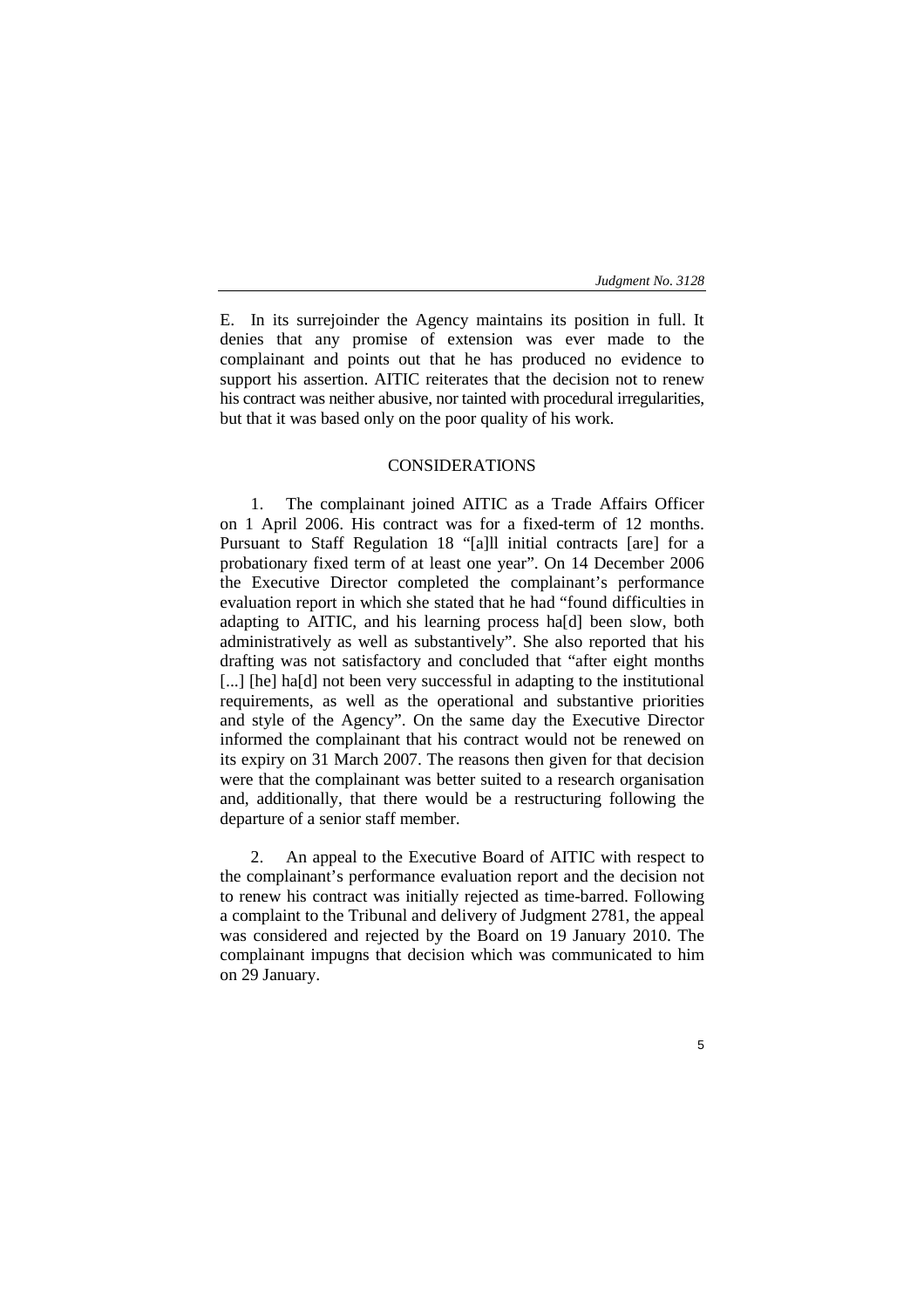3. It is convenient to note at this stage that the Executive Board gave no reasons for its decision. Nor did it give the complainant an opportunity to appear before it, despite his request to do so. Moreover, AITIC does not seek to justify the decision not to renew the complainant's contract on the basis of a proposed restructuring. Rather, it seems the matter has at all stages been approached on the basis that the non-renewal of the complainant's contract was justified because of his unsatisfactory service.

4. As pointed out in Judgment 2991, consideration 13, "[i]t is a general principle of international civil service law that there must be a valid reason for any decision not to renew a fixed-term contract". And as also stated in that case, "[i]f the reason given is the unsatisfactory nature of the performance of the staff member concerned, who is entitled to be informed in a timely manner as to the unsatisfactory aspects of his or her service, the organisation must base its decision on an assessment of that person's work carried out in compliance with previously established rules". Staff Regulation 21 relevantly provides for an annual performance evaluation by a staff member's direct supervisor or the Executive Director, as appropriate, and Staff Regulation 22 stipulates that the staff member has the right to see and comment on it. In his comments on his performance evaluation report, the complainant agreed that "there [was] room for improve[ment]" but expressed his surprise at "not receiving any credit for [his] efforts to secure [...] 200,000 [United States dollars] [...] from Chinese Taipei for an Official Fellowship Programme". He added that he and the Executive Director had "very different perspectives o[n] [his] [...] performance" and that he would welcome guidance from her. Although Staff Regulations 21 and 22 were satisfied, it is not clear that the complainant was informed in a timely manner as to the unsatisfactory aspects of his performance. And as his was a probationary appointment, it was important that he be so informed and given an opportunity to remedy the situation.

5. It is well established, as stated in Judgment 2529, consideration 15, that "an organisation owes it to its employees,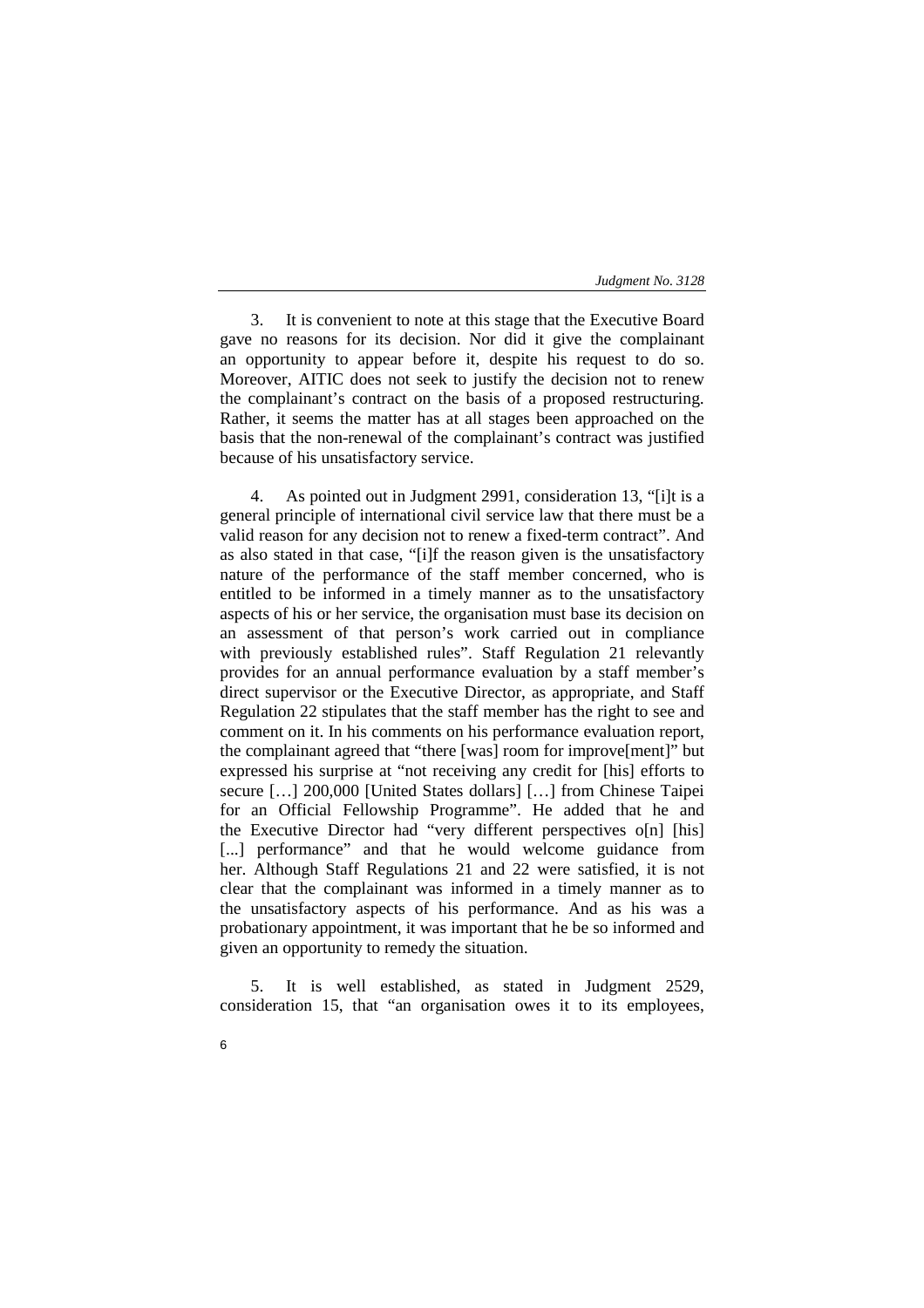7

especially probationers, to guide them in the performance of their duties and to warn them in specific terms if they are not giving satisfaction and are in risk of dismissal". This obligation was elaborated in Judgment 2414, consideration 23, as follows:

"A staff member whose service is not considered satisfactory is entitled to be informed in a timely manner as to the unsatisfactory aspects of his or her service so that steps can be taken to remedy the situation. Moreover, he or she is entitled to have objectives set in advance so that he or she will know the yardstick by which future performance will be assessed."

6. AITIC does not argue that guidance was given to the complainant, that he was informed prior to the November 2006 meeting as to the unsatisfactory aspects of his work or that he was given an opportunity to remedy the situation. However, there is material, consisting of e-mails between the complainant and the Executive Director, that indicates that he knew that she, the Executive Director, was not entirely happy with his performance. To understand this material, it is necessary to say something of the relationship between her and the complainant.

7. The complainant met the Executive Director in 2003 when he was an intern with AITIC which was then an association registered under Swiss law and had not yet become an intergovernmental organisation. They developed a personal friendship and it was understood between them that the complainant would later return as a staff member. The complainant contends that the Executive Director assured him that he "would return to AITIC on a two-year contract plus moving expenses". There is no evidence of an agreement in those terms but the complainant did return as the result of some understanding between him and the Executive Director. This notwithstanding, things did not proceed entirely smoothly. In September 2006 the complainant sent an e-mail to the Executive Director, reproaching her for having copied an e-mail to several other staff members. In the copied e-mail, the Executive Director criticised the complainant for lack of subtlety in a memorandum of understanding that he had drafted. The Executive Director replied, apologising for "having been so harsh", explaining that she was under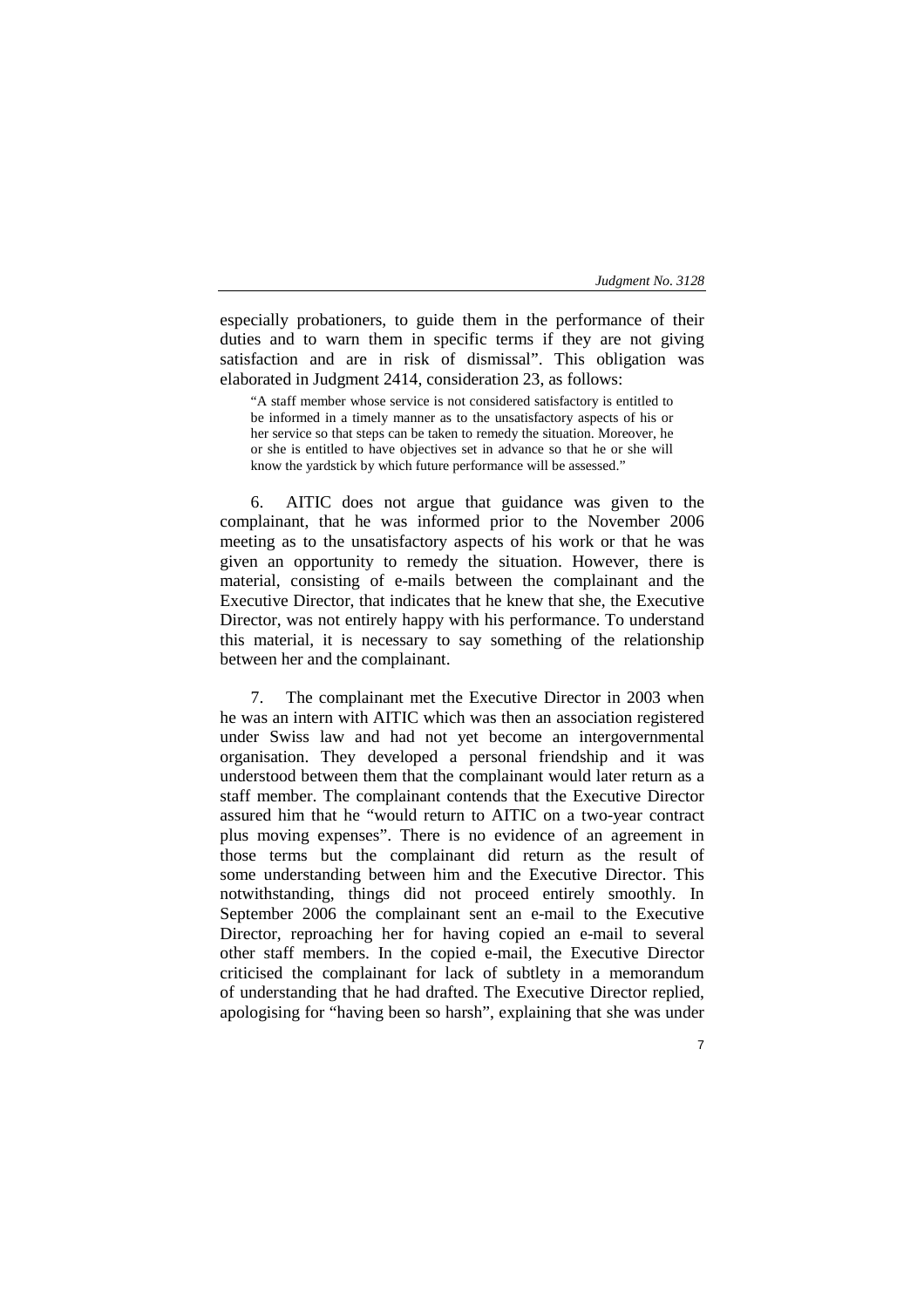"enormous work pressure" and inviting the complainant to lunch. The complainant accepted the invitation and a few days after the lunch, the Executive Director sent him an e-mail, stating amongst other things:

"I think we are getting there in leaps and bounds. On reflection, and I should have realised this sooner, it must be much more difficult for you than for any new staff to 'adapt' to the new AITIC, since you were so used to the old [one]. I promise to be more understanding and patient."

8. It is not clear what, if anything, happened in the meanwhile, but a little over two weeks after their lunch, the complainant sent an e-mail to the Executive Director in which he acknowledged that his early period had not been smooth and stated that her "apparent loss of interest in [his] abilities [had come] as quite a shock". He also said that he thought many of her criticisms during this period were unwarranted and that he had thought that she, the Executive Director, had been seeking his resignation. This resulted in a reply from the Executive Director on 17 October 2006 in which she stated with regard to their respective professional perspectives:

"[...] the few times we spoke on your vision and mine, these did not coincide at all; you were [...] particularly fond of theoretical approaches [...] to development. I do not share this perspective."

She also commented on his "drafting and writing style" as follows:

"You consider that your style is perfectly acceptable. It might be for you, it might be for other organisations, but not for AITIC; not while I am directing the Agency."

She responded to the complainant's claim that many of her criticisms were unwarranted by saying:

"And yet you believe that my view of your work is unjustifiable or perhaps, superfluous. I would have liked to have more time to have a lengthy discussion on specifics with you, but I do not have the time at this point to discuss, or to convince or to let myself be convinced; regretfully, the priority is to act. [...] The bottom line, [...] it is not for me to consider whether you can contribute usefully to AITIC; it is for you to decide whether you can do it or not. How? By providing useful contributions, much in the way that others have discovered by themselves."

As to the complainant's statement that he had thought that she had wanted him to resign, the Executive Director said: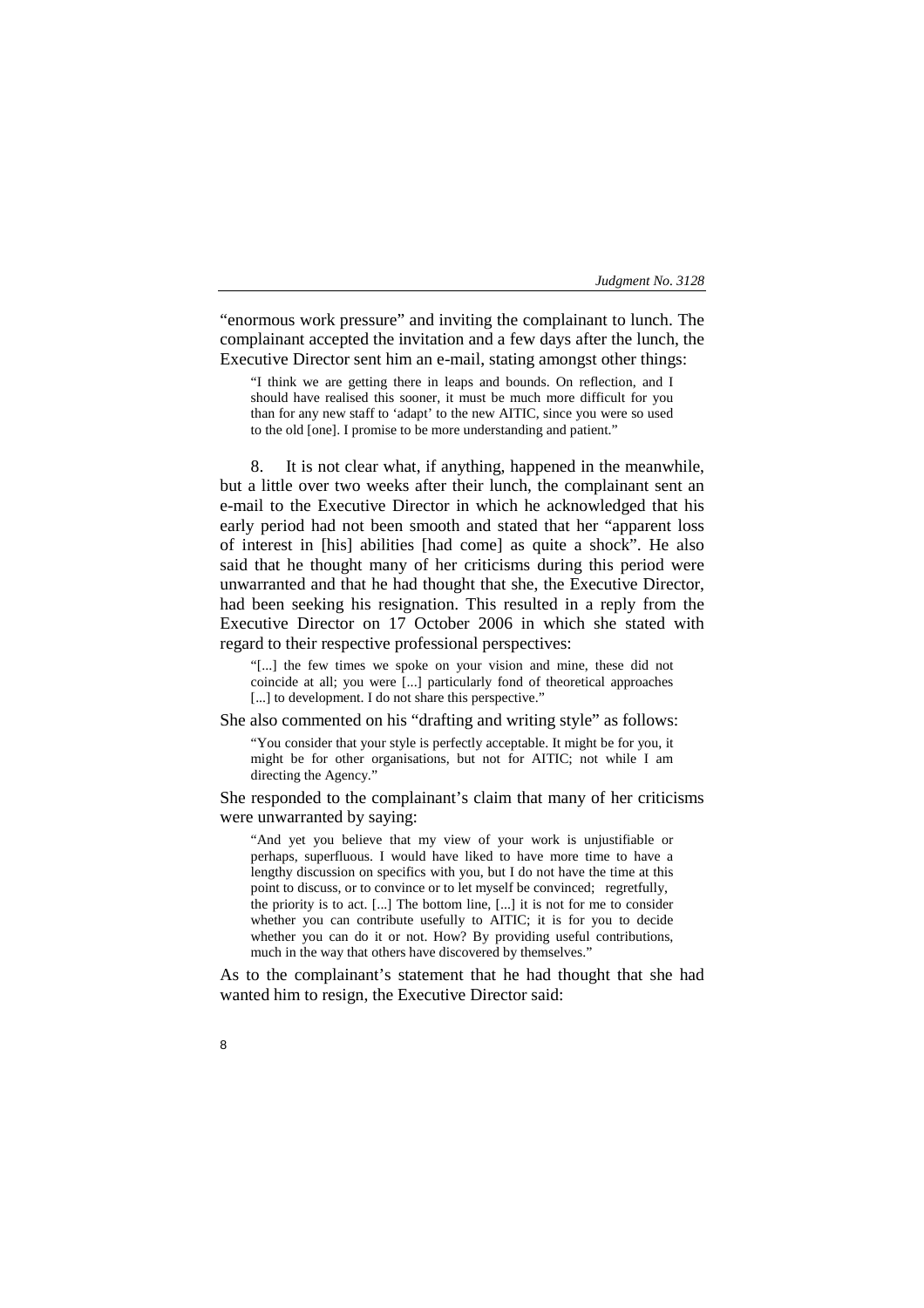"I am sufficiently straightforward that if I believe someone is not making a contribution and does not have the will or the capacity to do so in the future, I rescind or not renew their contract. I have given ample proof of this. I do not beat around the bush making another person take the decision I want to take myself. If I have not yet suggested that we part ways it is because, although I am not fully satisfied with your performance so far, I am giving you the time to find your way because you have, I believe, the potential.'

9. Although the complainant's comment on his performance evaluation report and the quoted e-mail exchange reveals that he knew that the Executive Director was not fully satisfied with his performance, the e-mail from her referring to the "few times" they spoke, and her wish that she had "more time to have a lengthy discussion on specifics" and indicating that he had to provide useful contributions as "others [had] discovered by themselves" indicates that the complainant was neither provided with guidance nor, save perhaps with respect to his drafting of documents, informed as to specific aspects which he needed to improve. And even with respect to drafting, there is no evidence that he was informed of the AITIC style required of him. Nor can it be said that the complainant was warned that he was at risk of not having his contract renewed: in September, the Executive Director indicated that they were "getting there in leaps and bounds" and in October, that, although she was not fully satisfied, she believed the complainant had potential. In the absence of any argument that the complainant was warned, provided with information as to the specific matters he needed to improve and/or given any guidance, the e-mail exchange must be taken as establishing that he was not. It follows that the decision not to renew the complainant's contract should not have been taken on the basis of his unsatisfactory performance.

10. Further, the e-mail exchange is such as to give rise to the inference that the complainant's unsatisfactory performance was not the real reason for the decision not to renew his contract. Indeed, it was not given as a reason in the letter informing him of that decision, the chief reason then given being that he was better suited to an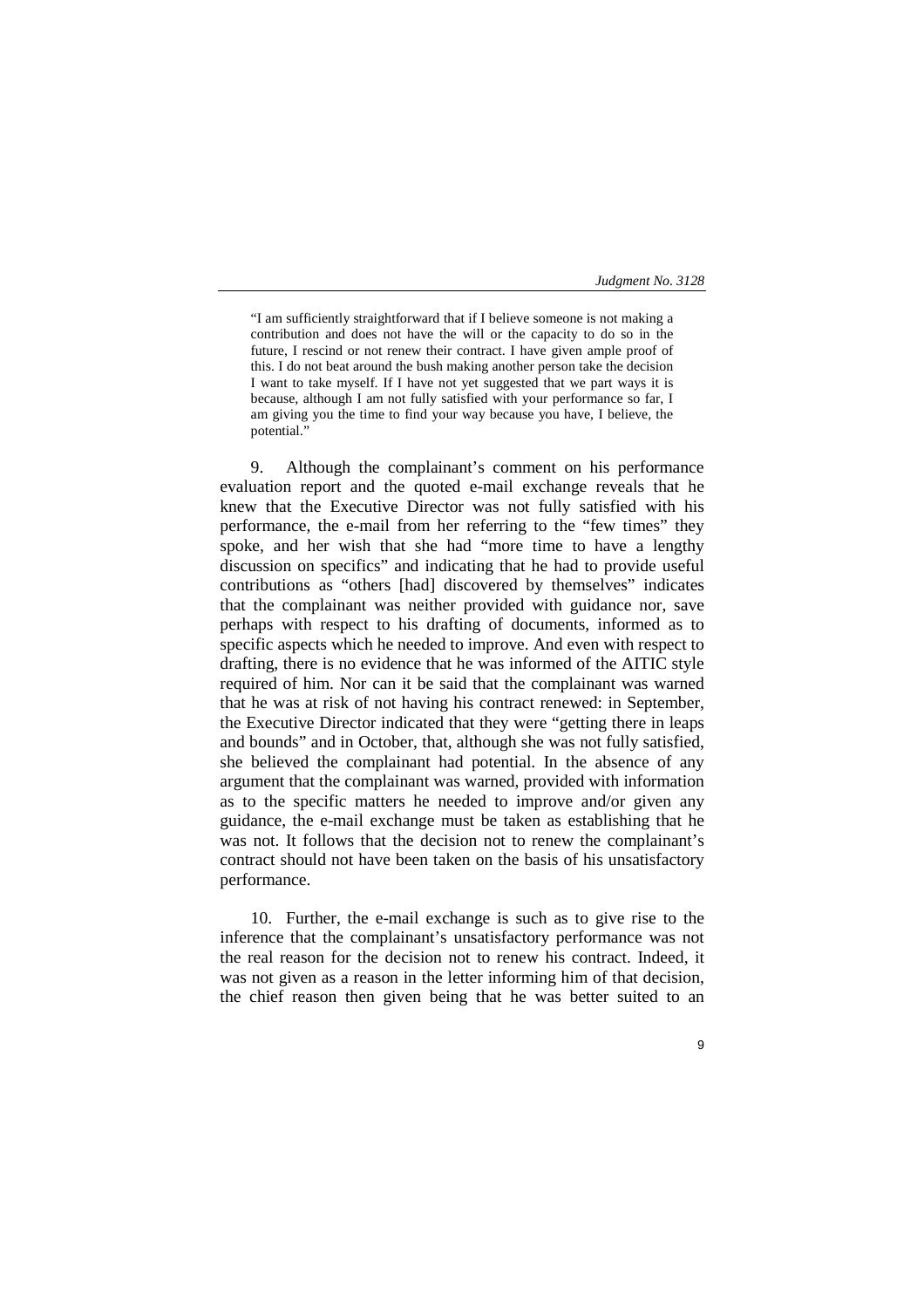organisation concerned with research. That idea first found expression in the e-mail from the Executive Director of 17 October 2006 in which she stated that her and the complainant's vision did not coincide. However, there is nothing to indicate how, if at all, this difference in vision impacted on the complainant's performance. Rather, the inference to be drawn from the e-mail exchange is that the Executive Director was not pleased that the complainant had developed ideas of his own that did not coincide with her own ideas. Once this inference is drawn, a question arises as to whether the Executive Director's performance evaluation was fair and objective. As the Executive Board provided no reasons for its decision to reject the complainant's internal appeal and there is nothing to suggest that it conducted an independent assessment of the complainant's performance, it is to be concluded that it has not been established that the evaluation was either fair or objective.

11. Although it has not been established that the complainant's performance evaluation was fair and objective, it does not follow that, had it been, it would have resulted in a satisfactory report. Nor does it follow that the complainant would have received a satisfactory report or that his contract would have been renewed had he been provided with guidance as to the performance of his duties. However, that failure deprived him of a valuable opportunity of obtaining a satisfactory report and of having his contract renewed and, as the passage of time makes reinstatement impracticable, he is entitled to material damages for the loss of that opportunity. The Tribunal assesses those damages at 25,000 Swiss francs. The complainant is also entitled to have the performance evaluation report finalised on 14 December 2006 removed from his permanent record. He is further entitled to moral damages in the amount of 5,000 francs for the failure of the Executive Board to provide reasons for its decision to reject his appeal. He is also entitled to costs in the amount of 8,000 francs.